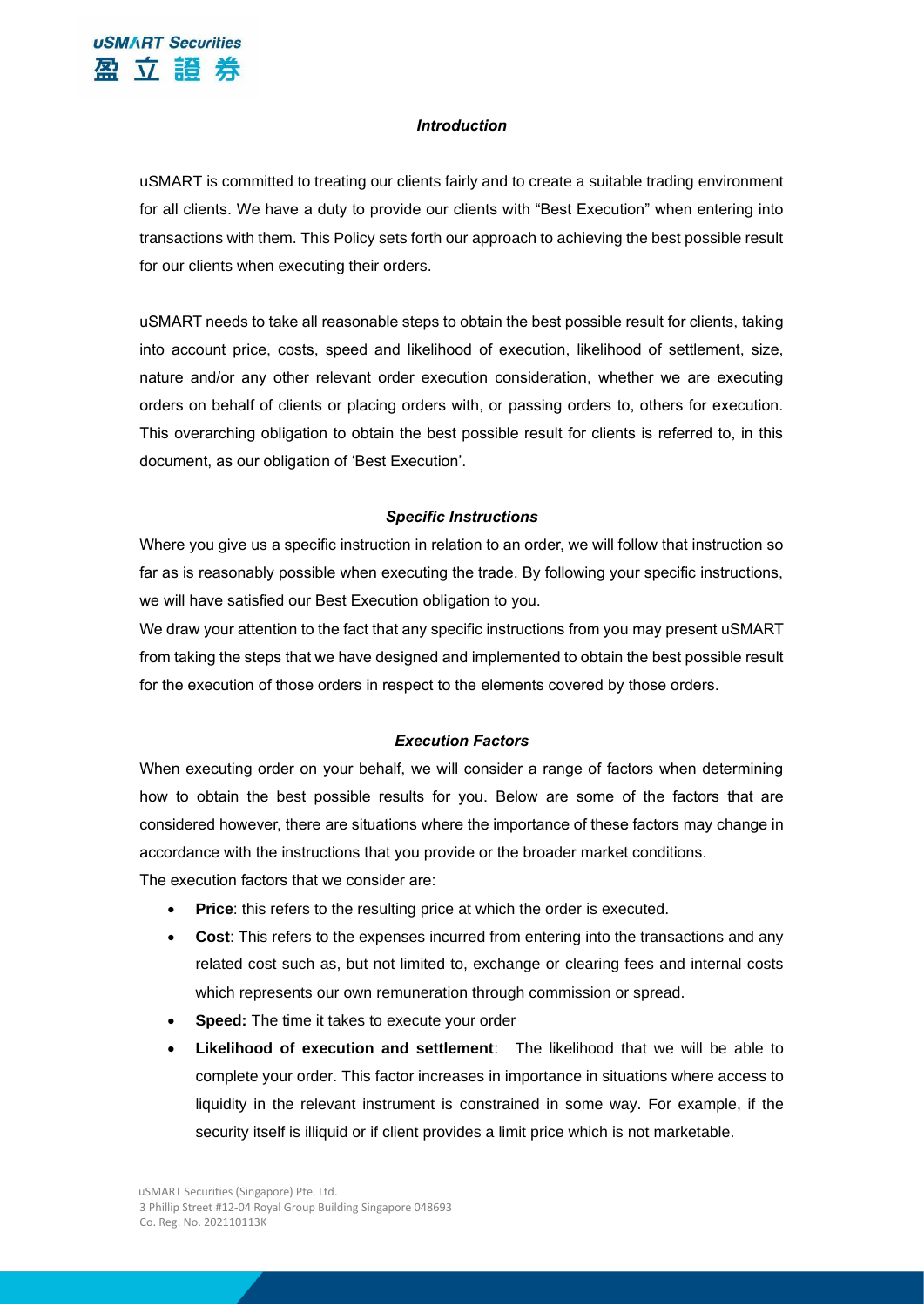

- **Order size**: The size of your order may affect the price of execution, e.g., exceptionally large market moving orders or with limited counterparties willing to quote.
- **Nature of the order:** Characteristics of a request for quote or resultant order might affect the performance.
- **Any other relevant consideration**: e.g. relevant to the efficient execution of your order such as the nature of the relevant market, local regulatory requirements, prevailing market conditions, potential market impact, timing of receipt of orders and what might have been agreed with the client.

uSMART may also take into consideration the following general criteria when determining how to achieve Best Execution of the order:

- I. The characteristics of the client (including the regulatory categorization of the client)
- II. The characteristics of the order
- III. The characteristics of the Financial Instruments
- IV. The characteristics of the execution venues of entities to which the order can be directed or fulfilled at.

On a case-by-case basis and subject to specific client instructions, uSMART may prioritize one or more of the execution factors above differently and this may result in different permissible approaches being used. This may mean that we do not always achieve the best price for every client transaction but the best results that can be reasonably expected given the information available during the execution process.

Where the client gives specific execution instructions, either relating to an order or a particular aspect of an order, this may prevent uSMART from considering some of the above factors to obtain the best available terms for the execution of that order; uSMART will execute so far as is reasonably possible in accordance with those instructions subject to our legal and regulatory obligations.

uSMART reserves the right to intervene in the execution if such orders would result in adverse market movement (e.g. large orders).

## *Execution Venue*

In meeting its Best Execution obligation, uSMART will monitor which venues are likely to provide, on a consistent basis, the best available terms for our clients. uSMART, however, may not connect to all venues or sources of liquidity. In certain Financial Instruments there may only be one execution venue available and in executing a trade in such circumstances uSMART will